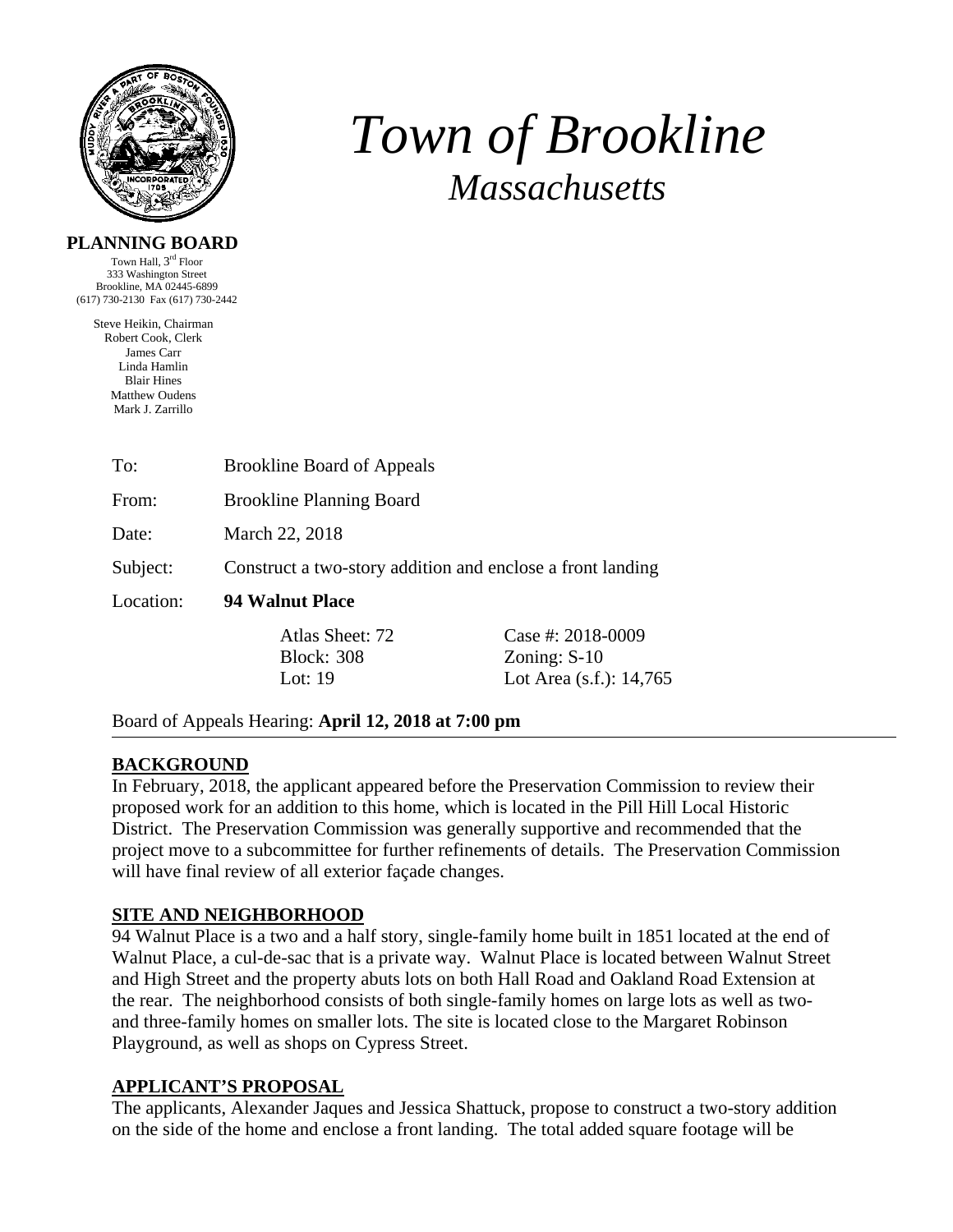1,318 square feet. The addition will be connected to the right side of the existing home and extend into the rear yard. There will be a small glass connector etween the main house and the side addition. With the addition, the home is still below the allowable FAR of .30. The addition will consist of a family room on the first floor and a guest room and bath on the second floor with its own staircase connecting both floors. Additionally, the applicant proposes change a landing at the front entrance to an enclosed porch. The addition will be clad with vertical wood siding.

# **FINDINGS**

**Section 5.43** – Exceptions to Yard and Setback Requirements **Section 5.70** – Rear Yard Requirements

| <b>Dimensional</b><br><b>Requirements</b> | <b>Required/Allowed</b> | <b>Existing</b> | <b>Proposed</b> | <b>Relief</b>                |
|-------------------------------------------|-------------------------|-----------------|-----------------|------------------------------|
| <b>Rear Yard Setback</b>                  | 30 feet                 | 30.6 feet       | 17 feet         | Special Permit*/<br>Variance |

*\*Sec. 5.43 – If counterbalancing amenities are provided, the Board of Appeals may waive the required setback by special permit.* 

# **Section 8.02.2** – Alteration or Extension

A special permit is required for alterations to a non-conforming structure.

# **STAFF ANALYSIS**

The Planning Staff is supportive of this proposal for a two-story addition. Since the house is at the end of a private cul-de-sac and the location of the addition is at the far side of the house, it will be well-shielded from Walnut Place abutters. The added floor area for the addition is within the allowable FAR for the lot. The Preservation Commission generally felt positive about the design of the addition, and the Planning Staff especially liked the applicant's use of modern materials. Additional landscaping should be added at the side and rear property line to screen the addition from abutters whose lots back up to the property, and this will also serve as a counterbalancing amenity for the rear yard setback deficiency.

# **PLANNING BOARD RECOMMENDATION**

The Planning Board was very supportive of this proposal. The Board was enthusiastic about this modern design for the addition to this historic house. One recommendation the Board gave is to raise the height of the connector piece to watch up with the panel between the first and second floors of the main house because it feels too squat. The Board also asked for improved graphics.

#### **Therefore, the Planning Board recommends approval of the site plan by Joseph Small, dated 12/15/2017, the floor plans and elevations by Noury-Ello Architects, Inc., dated 2/2/2018, subject to the following conditions:**

- 1. Prior to the issuance of a building permit, the applicant shall submit a final site plan, final floor plans and elevations subject to the review and approval of the Assistant Director of Regulatory Planning and the Preservation Commission.
- 2. Prior to the issuance of a building permit, the applicant shall submit a final landscaping plan, subject to review and approval by the Assistant Director of Regulatory Planning.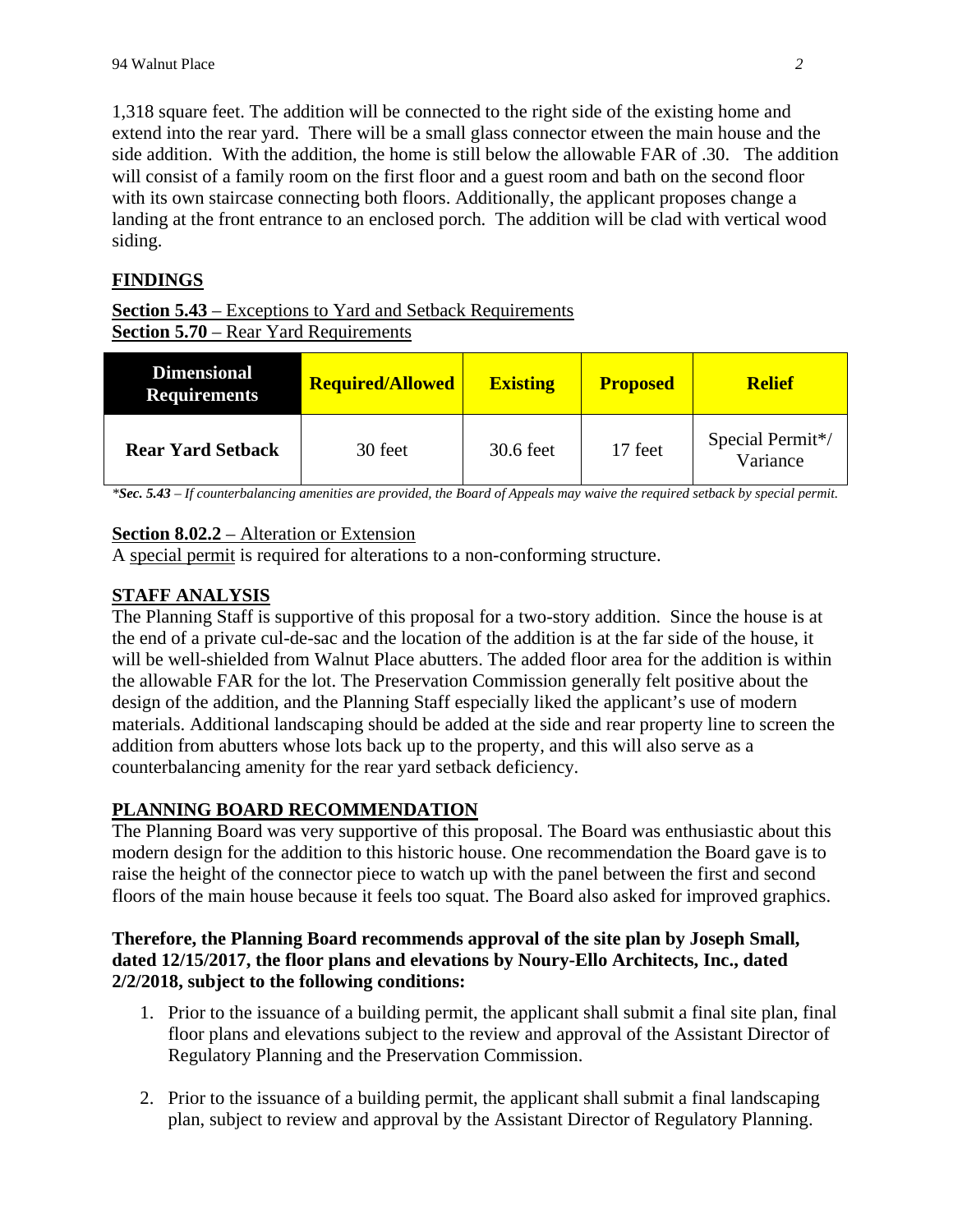3. Prior to the issuance of a building permit, the applicant shall submit to the Building Commissioner for review and approval for conformance to the Board of Appeals decision: 1) a final site plan stamped and signed by a registered engineer or land surveyor; 2) final floor plans building elevations stamped and signed by a registered architect; and 3) evidence that the Board of Appeals decision has been recorded at the Registry of Deeds.

*knm*



Photographs of existing conditions at 94 Walnut Place.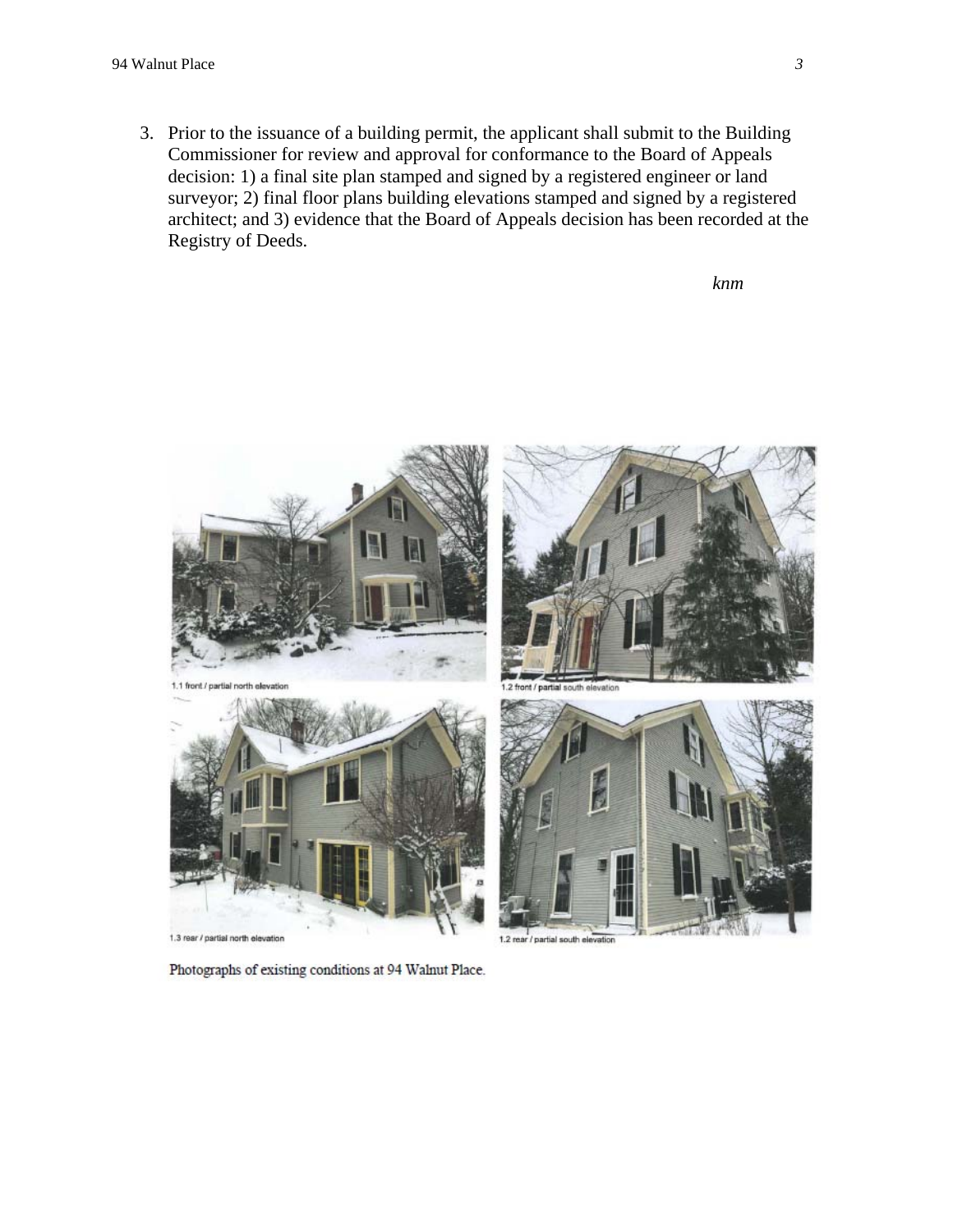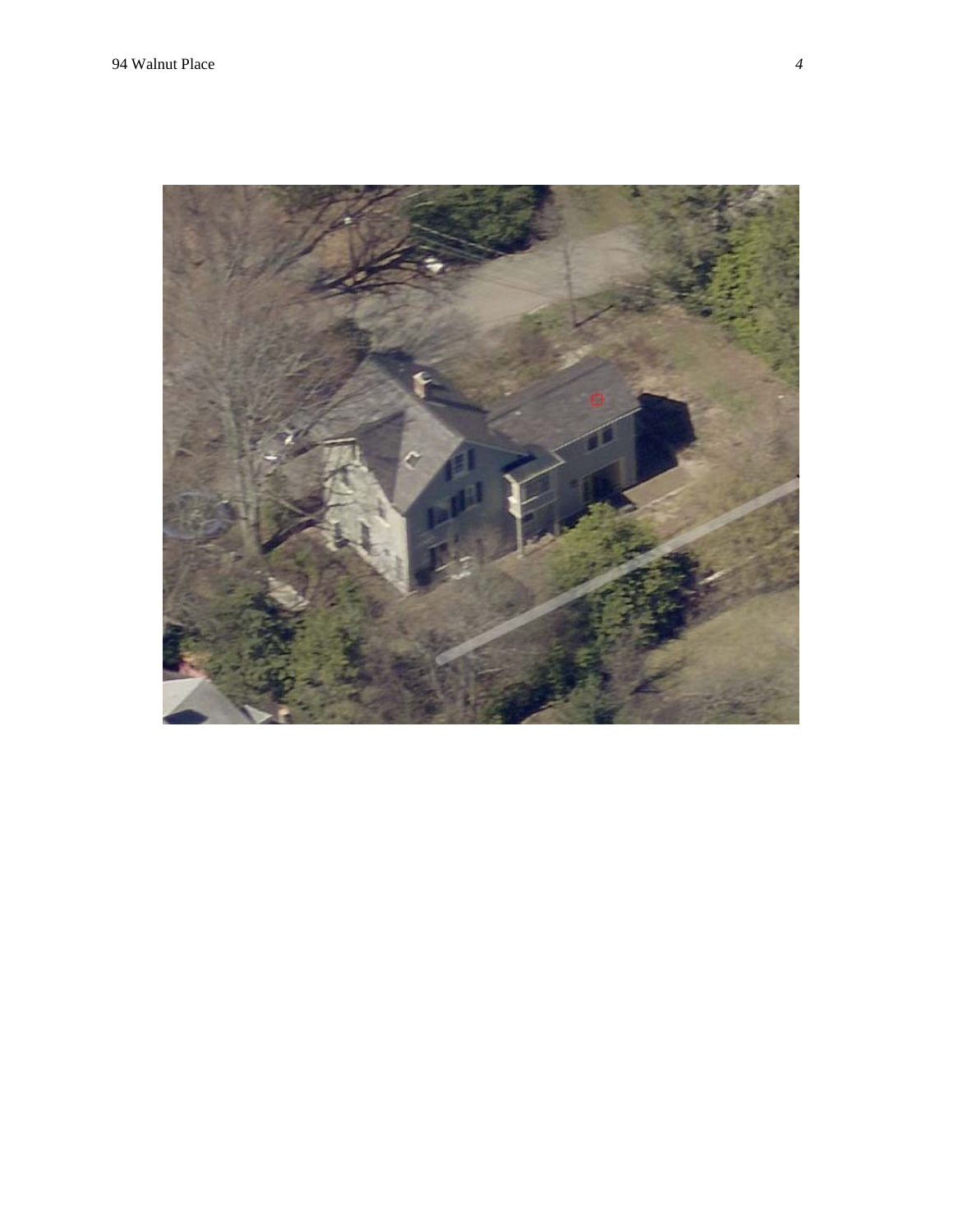

|                                                                                                                                                                                               | #94<br>WALNUT<br><b>PLACE</b>                                                                                                                                                            |
|-----------------------------------------------------------------------------------------------------------------------------------------------------------------------------------------------|------------------------------------------------------------------------------------------------------------------------------------------------------------------------------------------|
| 20-WOEI                                                                                                                                                                                       | Brookline, Massachusetts                                                                                                                                                                 |
| FR WINDOWN                                                                                                                                                                                    | <b>PREPARED FOR:</b><br><b>ALEXANDER</b><br>PREBLE<br><b>JAQUES</b>                                                                                                                      |
|                                                                                                                                                                                               | 94 Walnut Place<br>Brookline, Massachusetts 02445                                                                                                                                        |
|                                                                                                                                                                                               | <b>HANCOCK</b><br><b>ASSOCIATES</b>                                                                                                                                                      |
|                                                                                                                                                                                               | <b>Civil Engineers</b><br><b>Land Surveyors</b>                                                                                                                                          |
| REATH REAGAN<br><b>PO+</b>                                                                                                                                                                    | <b>Wetland Scientists</b><br>185 CENTRE STREET, DANVERS, MA 01923<br>VOICE (978) 777-3050, FAX (978) 774-7816<br>WWW.HANCOCKASSOCIATES.COM                                               |
|                                                                                                                                                                                               |                                                                                                                                                                                          |
| LEGEND<br>EDGE OF PAVEMENT<br>EDGE OF GRAVEL<br>ZONING SET-BACK LINE<br><b>WOOD FENCE</b><br>- 0 -<br>(R)<br>RECORD<br>(C)<br>CALCULATED<br>(R/H)<br>RECORD AND HELD<br>(M)<br>FIELD MEASURED | $NO.$ BY $APP$<br>DATE                                                                                                                                                                   |
| <b>JOSEPH</b><br>м.<br>SMALL<br>45717                                                                                                                                                         | ISSUE/REVISION DESCRIPTION<br>DATE: 12/15/2017<br>DRAWN BY:<br>JMS<br>$1" = 20'$<br>SCALE:<br>CHECK BY:<br><b>PLOT PLAN</b><br>OF LAND<br>IN<br><b>BROOKLINE, MA</b>                     |
| SCALE: $1" = 10'$<br>10 <sub>2</sub><br>20<br>$\mathcal{O}$<br>40                                                                                                                             | PLOT DATE: Dec 15, 2017 9:13 am<br>PATH:<br>F: \Civil 3D Projects \20518 - Jacques - Brookline \dwg \<br>DWG: 20518sv.dwg<br>LAYOUT: PLOT PLAN<br>SHEET: 1 OF 1<br>20518<br>PROJECT NO.: |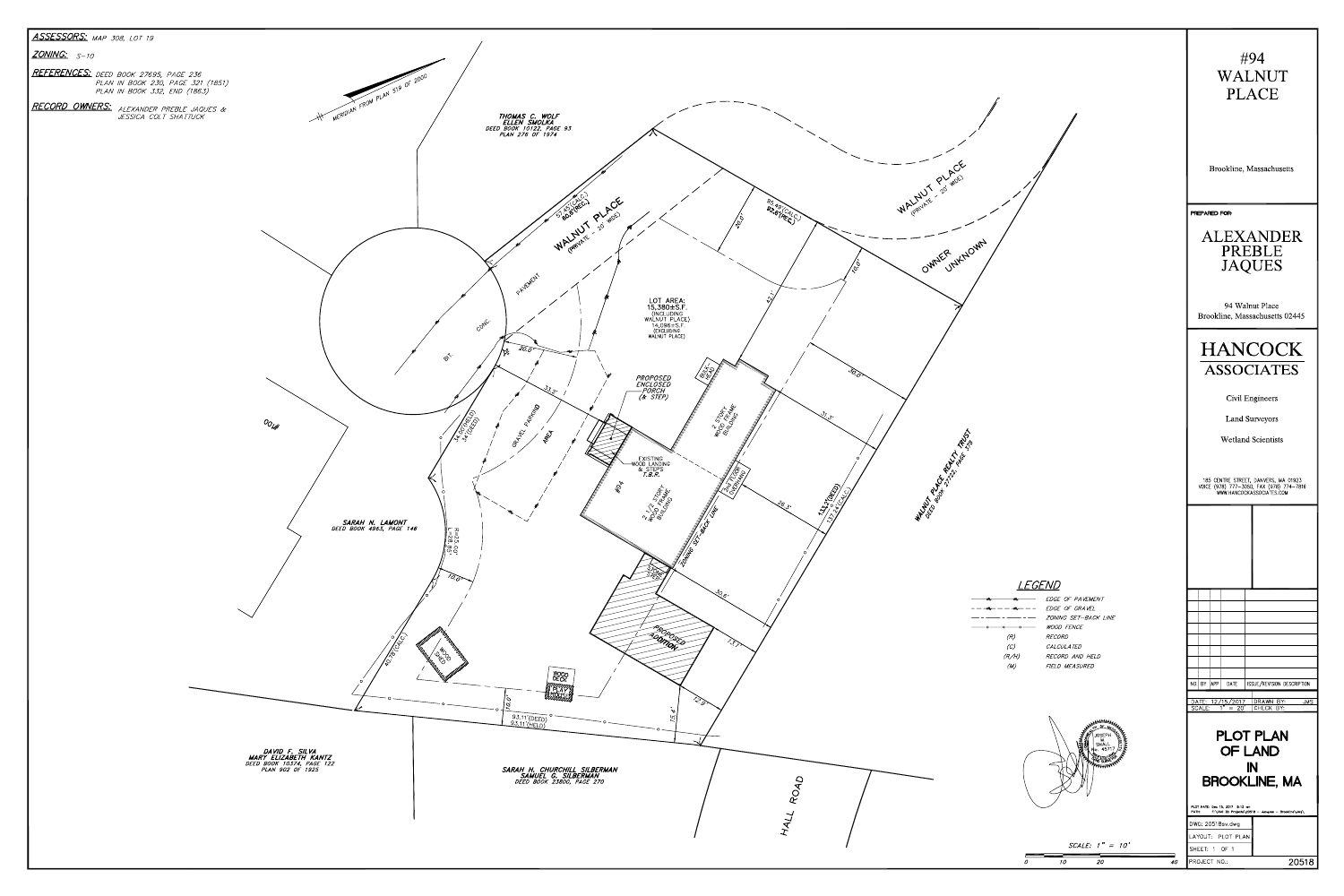#### **Noury-Ello Architects**

46 Waltham St, Ste 4A Boston MA 02118

18 December 2017

Re. FAR analysis / 9 Walnut Place

To Whom It May Concern:

Please see the following FAR Analysis for the Shattuck/Jaques Residence at 9 Walnut Place, Brookline, MA 02445.

Sincerely,

Cemente

Claudia Noury-Ello

#### **FAR Analysis**

|                       | <b>EXISTING (SF)</b> | <b>PROPOSED ADDITION (SF)</b> | <b>PROPOSED TOTAL (SF)</b> |
|-----------------------|----------------------|-------------------------------|----------------------------|
| <b>LOT AREA</b>       | 14765                |                               | 14765                      |
| <b>BASEMENT LEVEL</b> | (930)                | 463                           | 463                        |
| <b>FIRST FLOOR</b>    | 1131                 | 595                           | 1726                       |
| <b>SECOND FLOOR</b>   | 1166                 | 412                           | 1578                       |
| <b>THIRD FLOOR</b>    | 444                  | 0                             | 444                        |
| <b>FLOOR AREA</b>     | 2741                 | 1470                          | 4211                       |
| <b>FAR</b>            | 0.186                |                               | 0.285                      |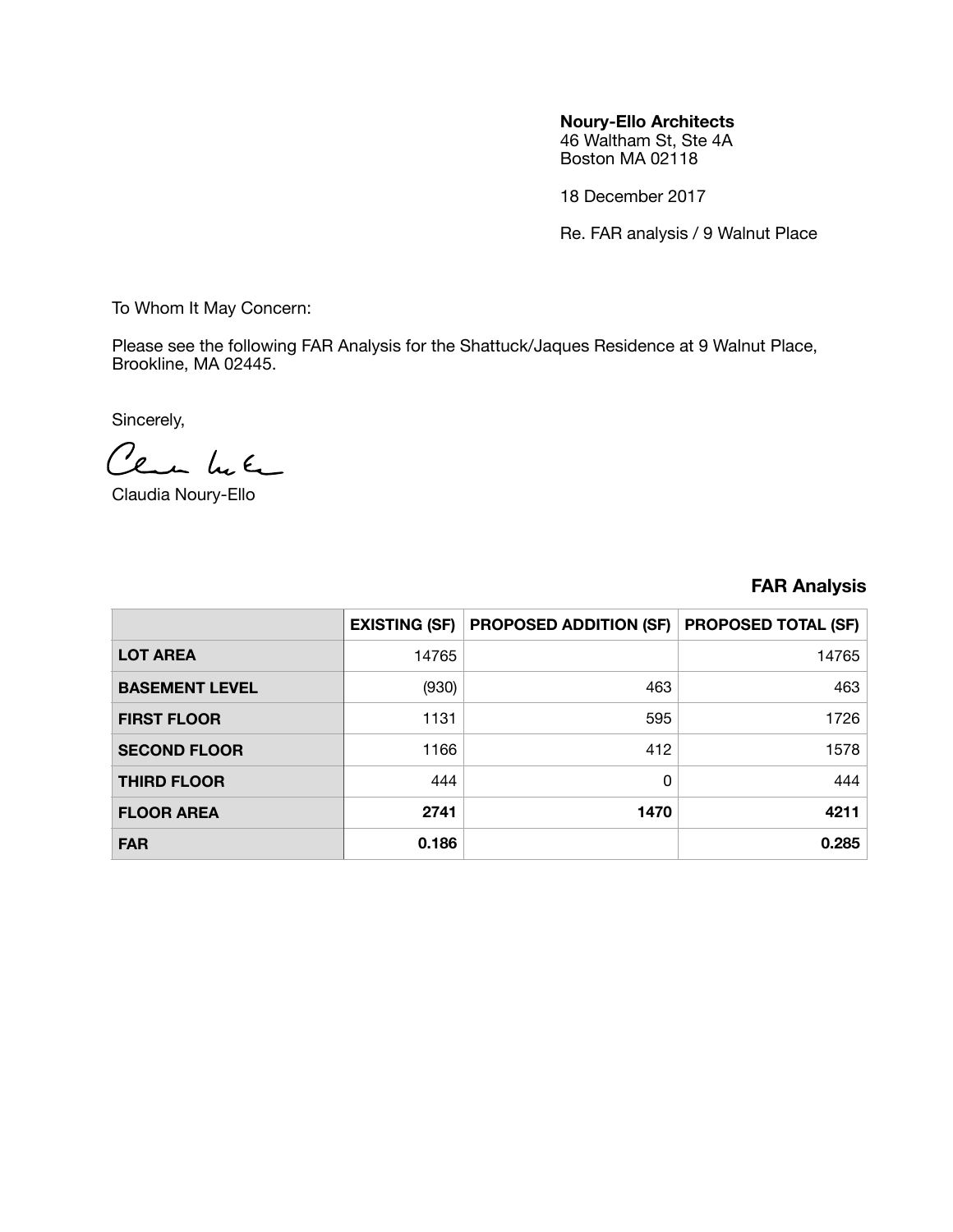|                                                        | tel 617.529.1326 fax 617.422.0981<br><b>NOURY-ELLO ARCHITECTS</b><br>46 Waltham Street, Suite 4A<br>Boston, MA 02118  |
|--------------------------------------------------------|-----------------------------------------------------------------------------------------------------------------------|
| PTS<br>MASSACHUSSET<br>OKLINE<br>≃<br>94 WALNUT PLACE, | 山<br>〇<br>RESI<br>$\boldsymbol{\omega}$<br>$\mathbf{u}$<br><b>U<br/>Q<br/>Q</b><br>ICK<br>エ<br>の<br>$\mathbf{u}$<br>I |
| SSUED FOR:                                             | EXISTING CONDITIONS                                                                                                   |
| DATE:                                                  | 12.11.201                                                                                                             |
|                                                        | $\boldsymbol{\mathsf{C}}$                                                                                             |



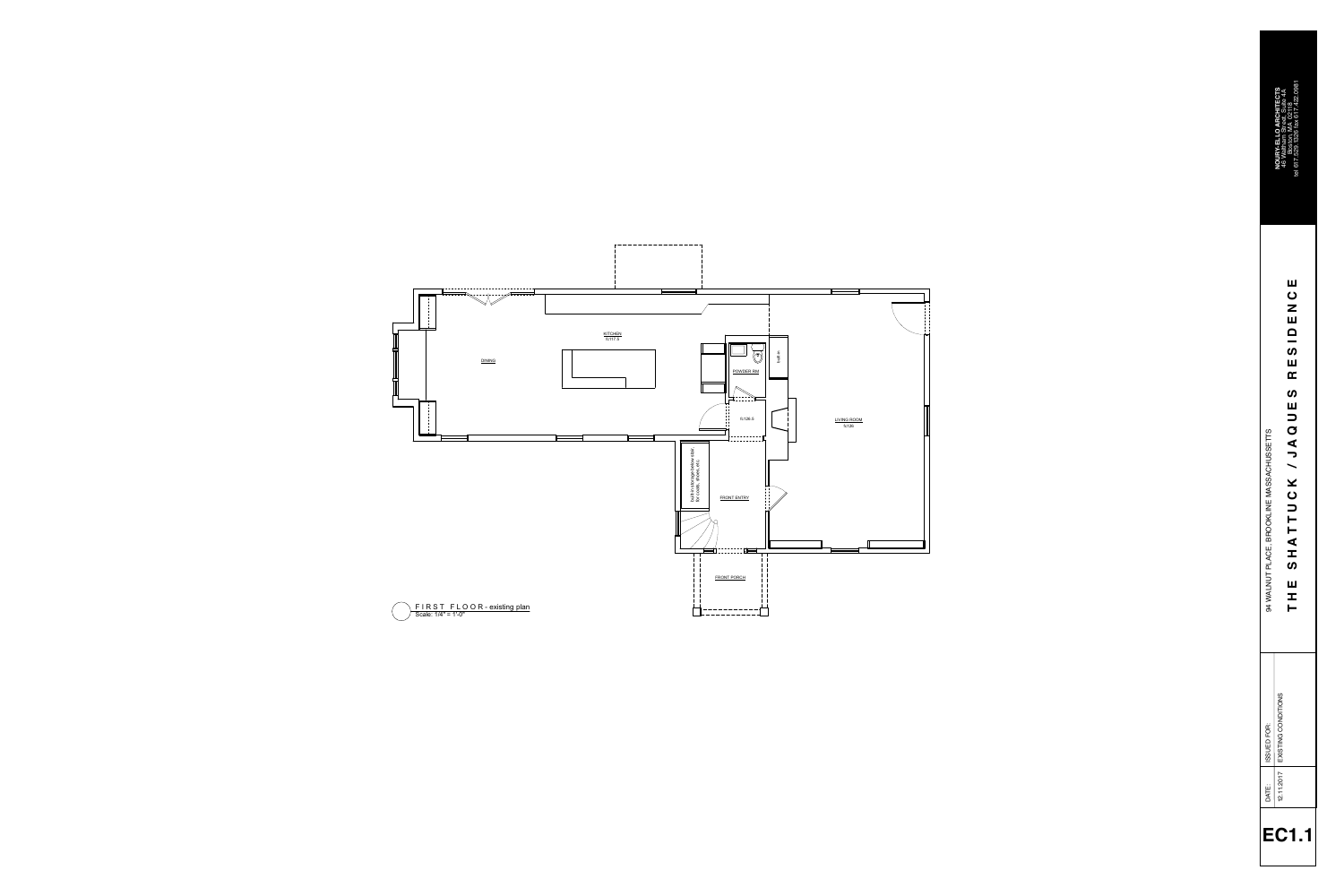bulkhead 

B A S E M E N T - existing plan<br>Scale:  $1/4" = 1'-0"$ 



|                                              | tel 617.529.1326 fax 617.422.0981<br><b>NOURY-ELLO ARCHITECTS</b><br>46 Waltham Street, Suite 4A<br>Boston, MA 02118                                                         |
|----------------------------------------------|------------------------------------------------------------------------------------------------------------------------------------------------------------------------------|
| BROOKLINE MASSACHUSSETTS<br>94 WALNUT PLACE, | Ш<br>〇<br>$\overline{\phantom{a}}$<br>$\Box$<br>ーの山<br>Œ<br>$\boldsymbol{\omega}$<br>Щ<br><b>U<br/>Q<br/>Q</b><br>$\overline{\phantom{a}}$<br>TUCK<br>٠<br>エ<br>の<br>Щ<br>エー |
| SSUED FOR:<br>DATE:                          | PROGRESS SET<br>↖<br>12.11.201                                                                                                                                               |
|                                              | <b>C1</b>                                                                                                                                                                    |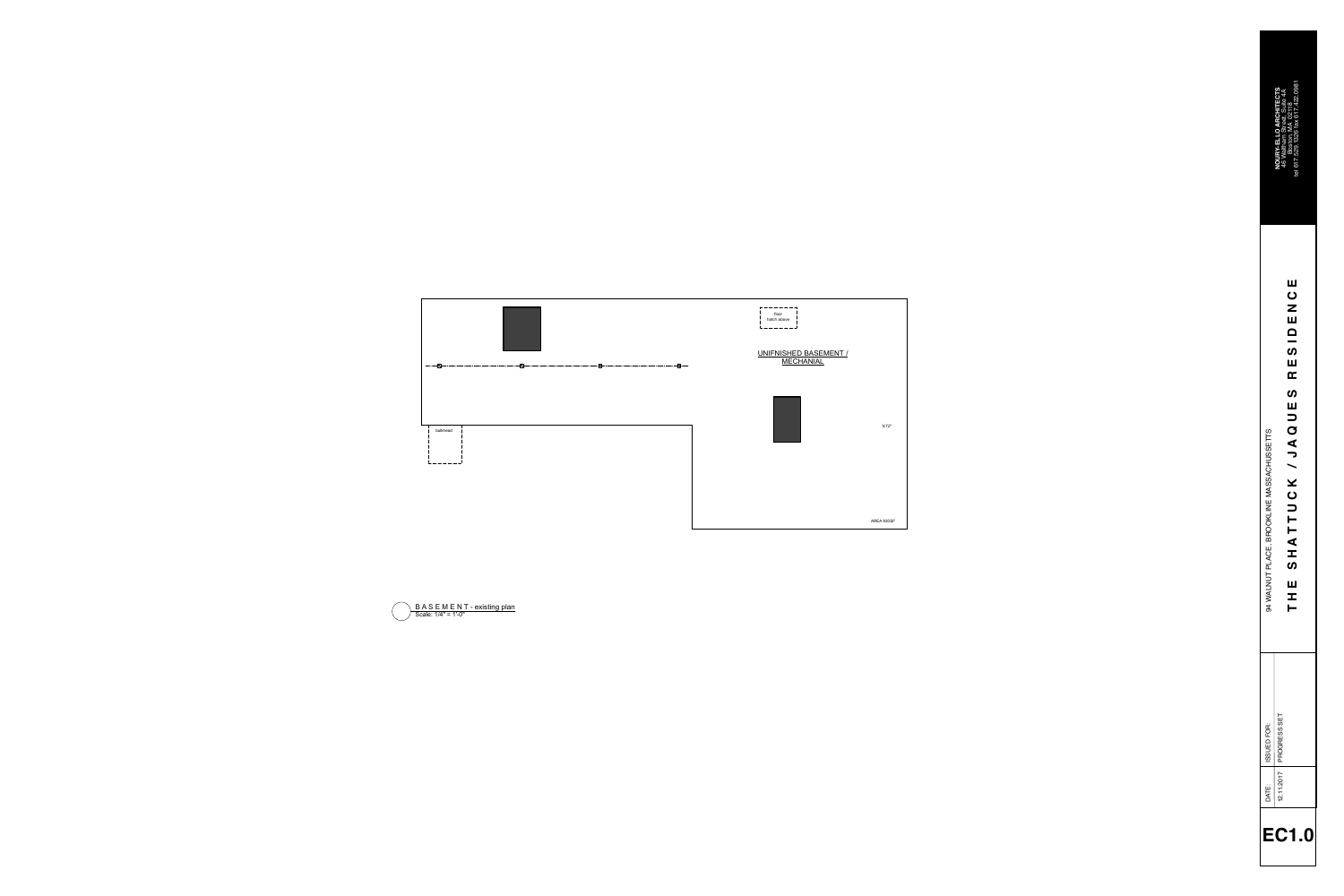DATE: ISSUED FOR:

12.11.2017 EXISTING CONDITIONS ISSUED FOR SUSTING DATE:<br>12.11.2

A1.1



NEW CONSTRUCTION

**181** 



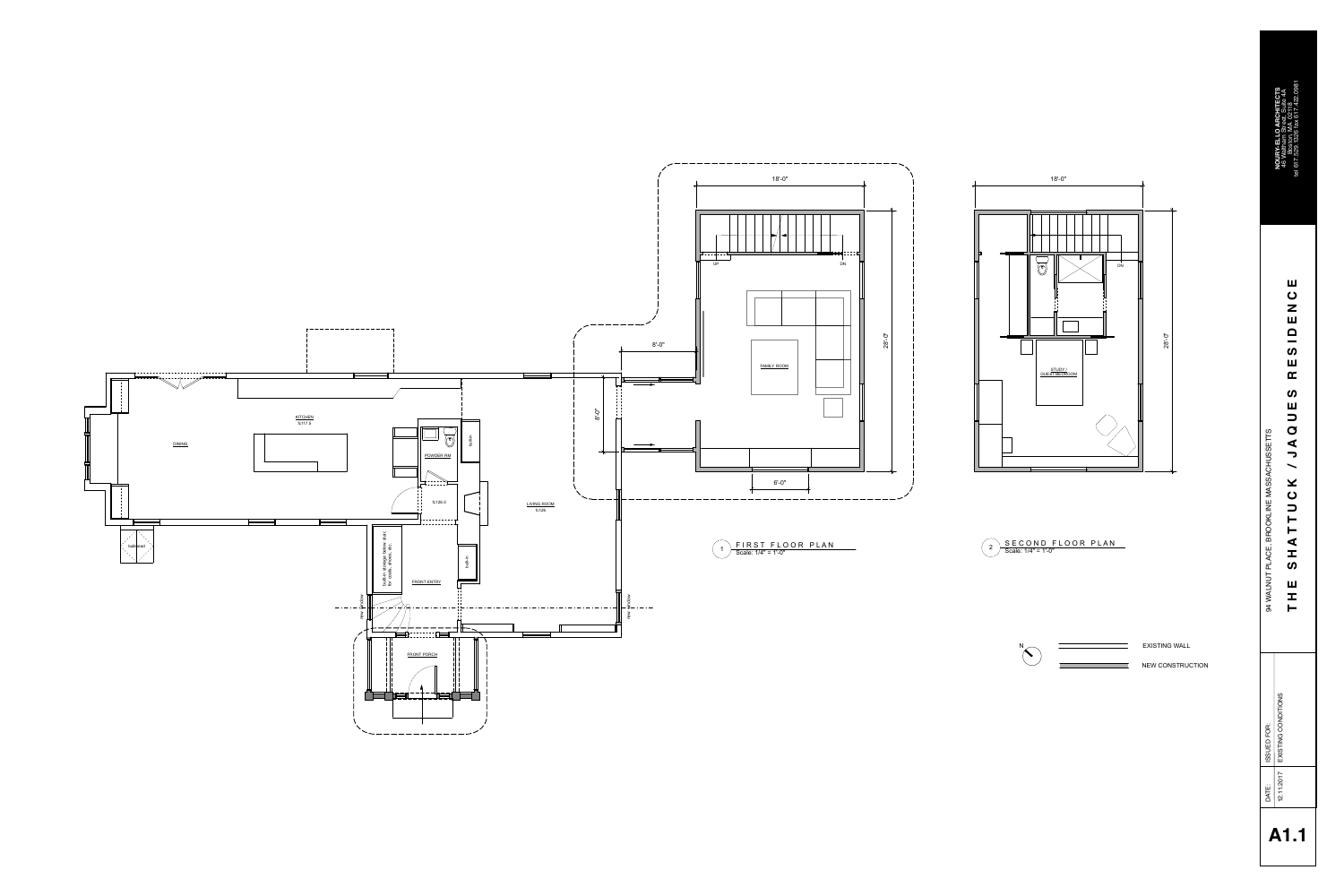|   | DATE:         | SSUED FOR:   | OOKLINE MASSACHUSSETTS<br>94 WALNUT PLACE.                                                              | <b>NOURY-ELLO ARCHITECTS</b>                                                         |
|---|---------------|--------------|---------------------------------------------------------------------------------------------------------|--------------------------------------------------------------------------------------|
| 1 | r<br>12.11.20 | PROGRESS SET | 山<br>〇<br>乙<br>—<br>ဟ<br>비<br>C<br>$\mathbf{u}$<br><b>U<br/>Q<br/>Q</b><br> <br>C K<br>エ<br>の<br>Щ<br>I | Boston, MA 02118<br>tel 617.529.1326 fax 617.422.0981<br>46 Waltham Street, Suite 4A |

|          |   |    |               | floor<br>ab  |
|----------|---|----|---------------|--------------|
|          |   |    |               | <b>UNIFM</b> |
| ⋉        | ⊠ | -図 | $\boxtimes$ — |              |
|          |   |    |               |              |
| bulkhead |   |    |               |              |
|          |   |    |               |              |
|          |   |    |               |              |